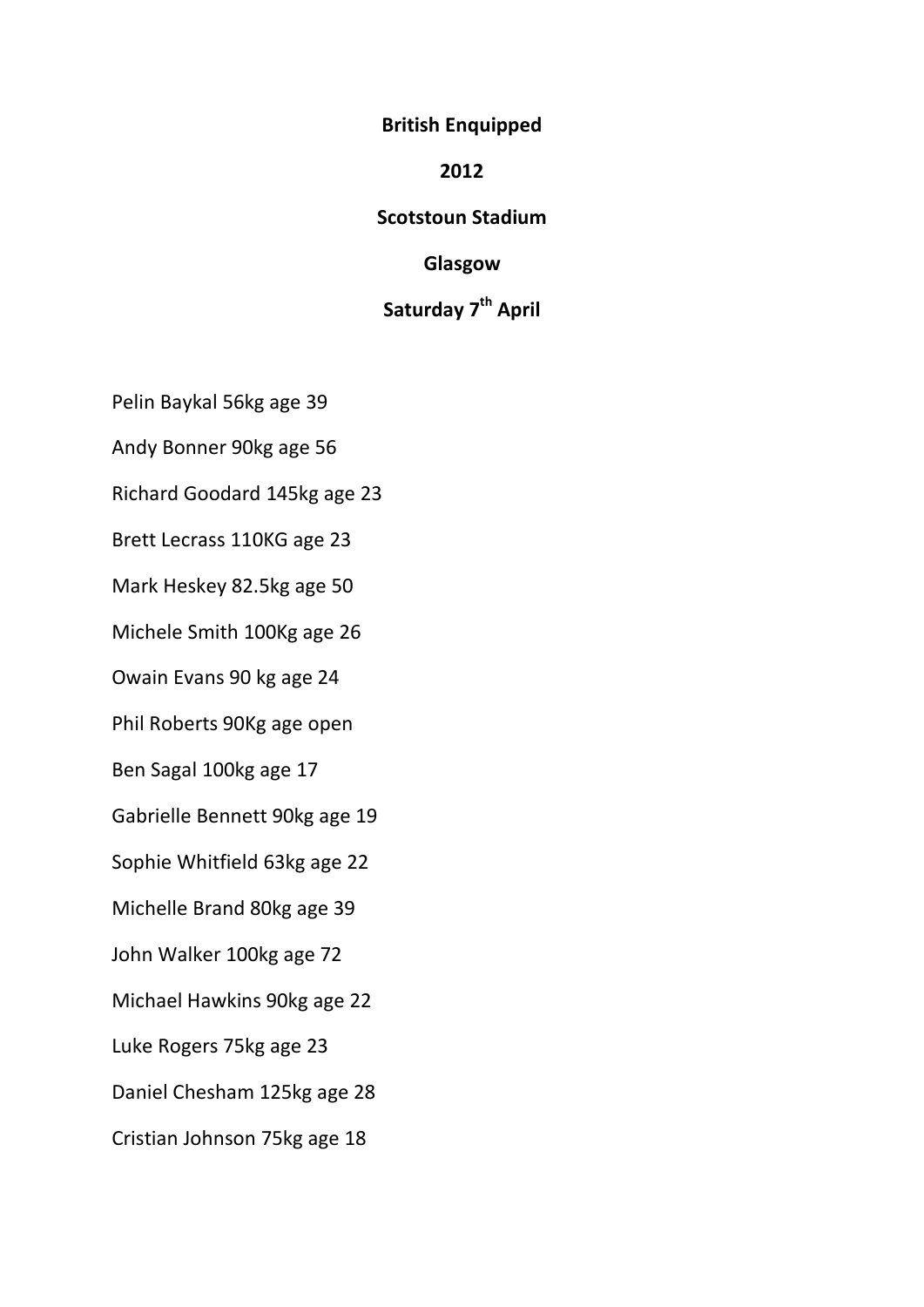Sue Bethell 57kg age 51

Paul Mccafferty 82.5kg age 32

Piere Shillingford 90kg age 23

Kim Farmer 70kg age 29

David Gray 67.5kg age 48

Oliver Gilbert 75kg age 31

Sam Goodall 100kg age 20

Edward Glover 110kg age 22

Tony Aitchinson 110kg age 47

Andris Sliseris 75kg age 25

Louise Fox 55.5kg age 39

Shachar Head 80kg age 15

Neil Cook 60kg age 30

Matt Gibson 100kg

Steve Walsh 82.5kg age 46

Gary Munks 75kg age 42

Jo Gaskin 63kg age 41

Steve Cook 90kg age 39

Ross Mcfarlane 90kg age

Iain Boyde 145kg age 55

Robert Darvill 110kg age 37

Michael Ferguson 75kg age 20

Gary Conway 82.5kg age 56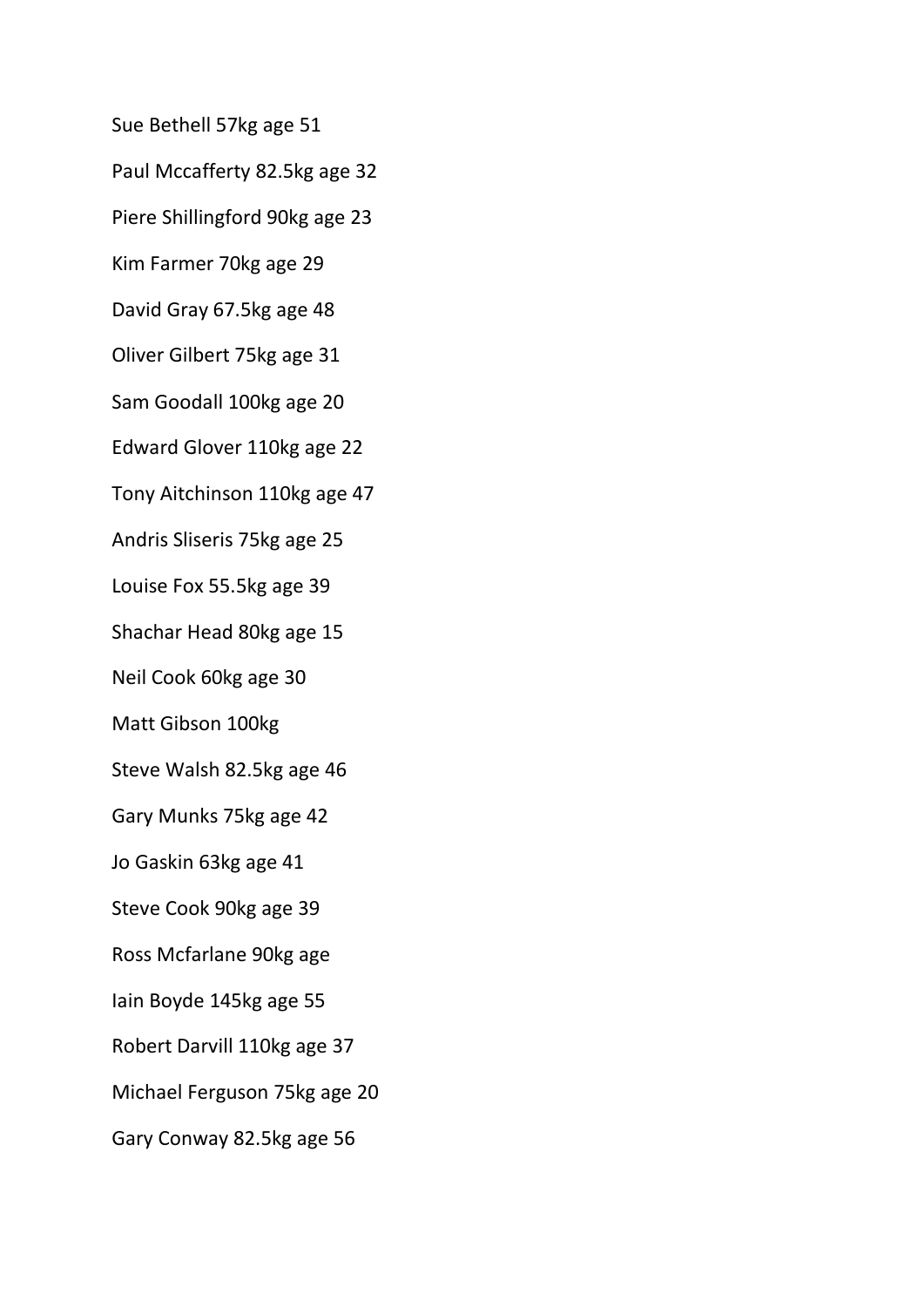Chris Martin 90kg age 35

John Gallacher 82.5kg age 80

Sam Dew 75kg age 25

David Chesham 82.5kg age 20

Connor Evans 60kg age 20

Mark Fleming 75kg Age

Tom Kelly 145kg age 31

Diljeet Singh 67/5kg age 27

Les Pilling 110kg age 57

Matthew Phillips 110kg age 19

Ash Sinclair 82.5kg age 61

Mike Leadbetter 125kg age 60

Darren Greville 100kg age 42

Dennis Roberts 67.5kg age 26

Alistair Murdoch 110kg age 44

Nathan Simmons 90kg age 19

Alex Hughes 90kg age 15

Kevin Kavanagh 90kg age 41

Jay Hollingsworth 120kg age 27

Patrick Harvey 67.5kg age 75

Harry Grove 90kg age 30

Dean Davidson 67.5kg age 21

Stephen Sprange ?? entry in post